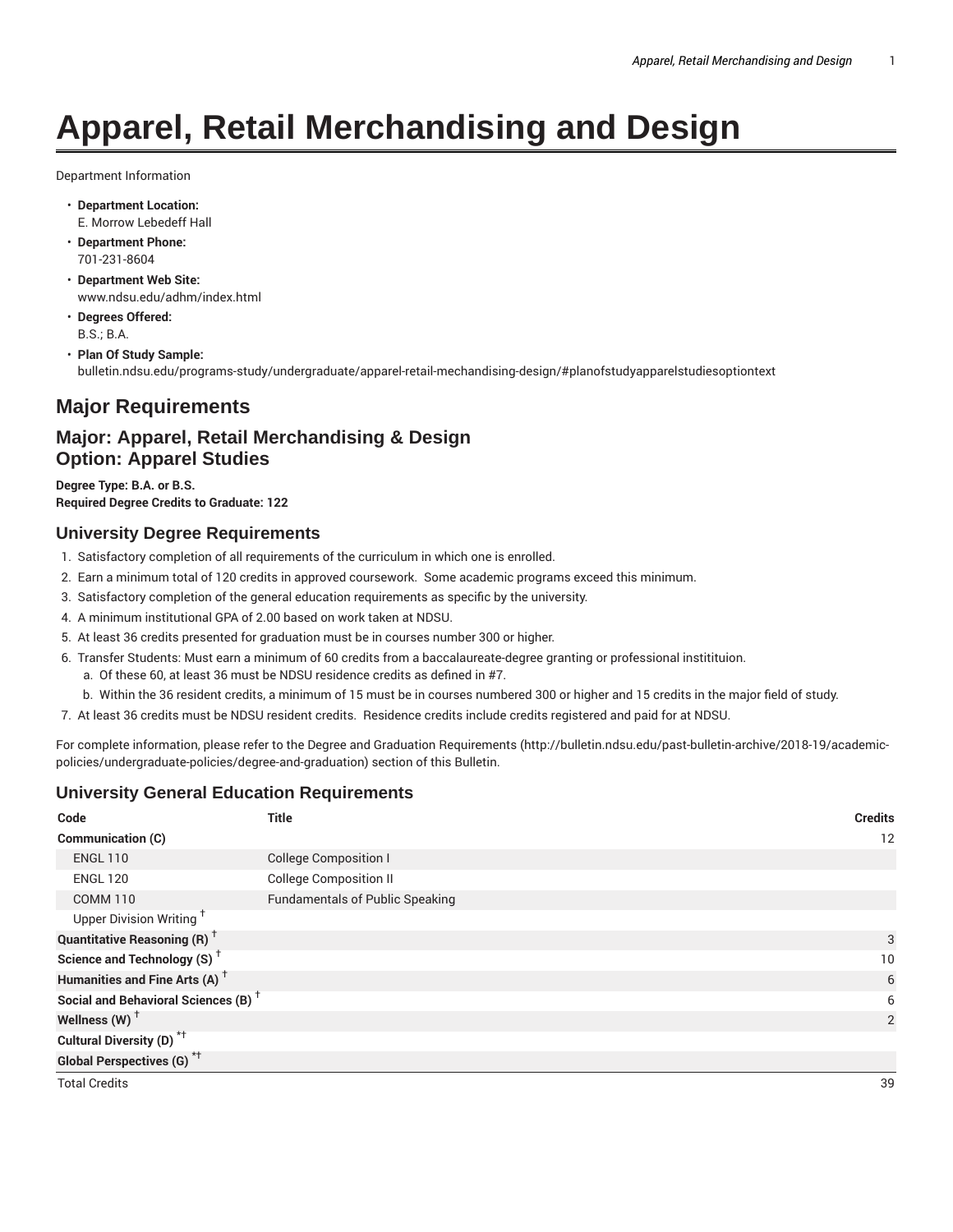- \* May be satisfied by completing courses in another General Education category.
- † General education courses may be used to satisfy requirements for both general education and the major, minor, and program emphases, where applicable. Students should carefully review major requirements to determine if specific courses can also satisfy these general education categories.
- A list of university approved general education courses and administrative policies are available here (http://bulletin.ndsu.edu/past-bulletinarchive/2018-19/academic-policies/undergraduate-policies/general-education/#genedcoursestext).

#### **Apparel Studies Option Major Requirements**

| Code                                               | <b>Title</b>                                                                 | <b>Credits</b> |
|----------------------------------------------------|------------------------------------------------------------------------------|----------------|
| <b>Core Requirements - Apparel Studies Option</b>  |                                                                              |                |
| <b>ADHM 155</b>                                    | Apparel Construction and Fit                                                 | 3              |
| or ADHM 370                                        | Sewn-Product Manufacturing and Analysis                                      |                |
| ADHM 171                                           | <b>Fashion Dynamics</b>                                                      | 3              |
| ADHM 181                                           | Aesthetics and Visual Analysis of Apparel Products                           | 3              |
| ADHM 271                                           | Visual Merchandising and Promotion                                           | 3              |
| <b>ADHM 272</b>                                    | <b>Product Development</b>                                                   | 3              |
| <b>ADHM 310</b>                                    | History of Fashion                                                           | 3              |
| ADHM 366                                           | <b>Textiles</b>                                                              | 3              |
| ADHM 367                                           | <b>Textiles Laboratory</b>                                                   | 1              |
| ADHM 375                                           | <b>Professional Development</b>                                              | 1              |
| ADHM 385                                           | <b>Global Fashion Economics</b>                                              | 3              |
| ADHM 481                                           | Capstone in Apparel, Retail Merchandising and Design                         | 3              |
| ADHM 486                                           | Dress and Human Behavior                                                     | 3              |
| ADHM 489                                           | <b>Study Tour</b>                                                            | $1 - 3$        |
| <b>CSCI 114</b>                                    | Microcomputer Packages (May satisfy general education category S)            | 3              |
| or MIS 116                                         | <b>Business Use of Computers</b>                                             |                |
| <b>ECON 105</b>                                    | Elements of Economics (May satisfy general education category G)             | 3              |
| <b>ENGL 320</b>                                    | Business and Professional Writing (May satisfy general education category C) | 3              |
| <b>STAT 330</b>                                    | Introductory Statistics (May satisfy general education category R)           | 3              |
| <b>Professional Electives</b>                      |                                                                              | 21             |
| Select 21 credits from the following ADHM courses: |                                                                              |                |
| <b>ADHM 101</b>                                    | <b>Beginning Apparel Construction</b>                                        |                |
| ADHM 140                                           | Introduction to the Hospitality Industry                                     |                |
| ADHM 141                                           | Tourism and Travel Management                                                |                |
| <b>ADHM 155</b>                                    | Apparel Construction and Fit                                                 |                |
| <b>ADHM 355</b>                                    | Flat Pattern Design & Draping                                                |                |
| <b>ADHM 356</b>                                    | Pattern Drafting and Grading                                                 |                |
| ADHM 357                                           | <b>Product Development: Designing Pants</b>                                  |                |
| ADHM 370                                           | Sewn-Product Manufacturing and Analysis                                      |                |
| <b>ADHM 371</b>                                    | Fashion Trend Analysis and Forecasting                                       |                |
| ADHM 372                                           | <b>Global Retailing</b>                                                      |                |
| ADHM 386                                           | Merchandise Planning and Buying                                              |                |
| ADHM 401                                           | <b>Convention and Meeting Planning</b>                                       |                |
| ADHM 410                                           | Dress in World Cultures                                                      |                |
| ADHM 425                                           | <b>Experiential Retailing</b>                                                |                |
| ADHM 455                                           | Apparel Design and Assembly                                                  |                |
| ADHM 470                                           | Retail Financial Management and Control                                      |                |
| ADHM 496                                           | <b>Field Experience</b>                                                      |                |
| <b>COMM 216</b>                                    | Intercultural Communication                                                  |                |
| <b>COMM 271</b>                                    | Listening and Nonverbal Communication                                        |                |
| <b>COMM 383</b>                                    | Organizational Communication I                                               |                |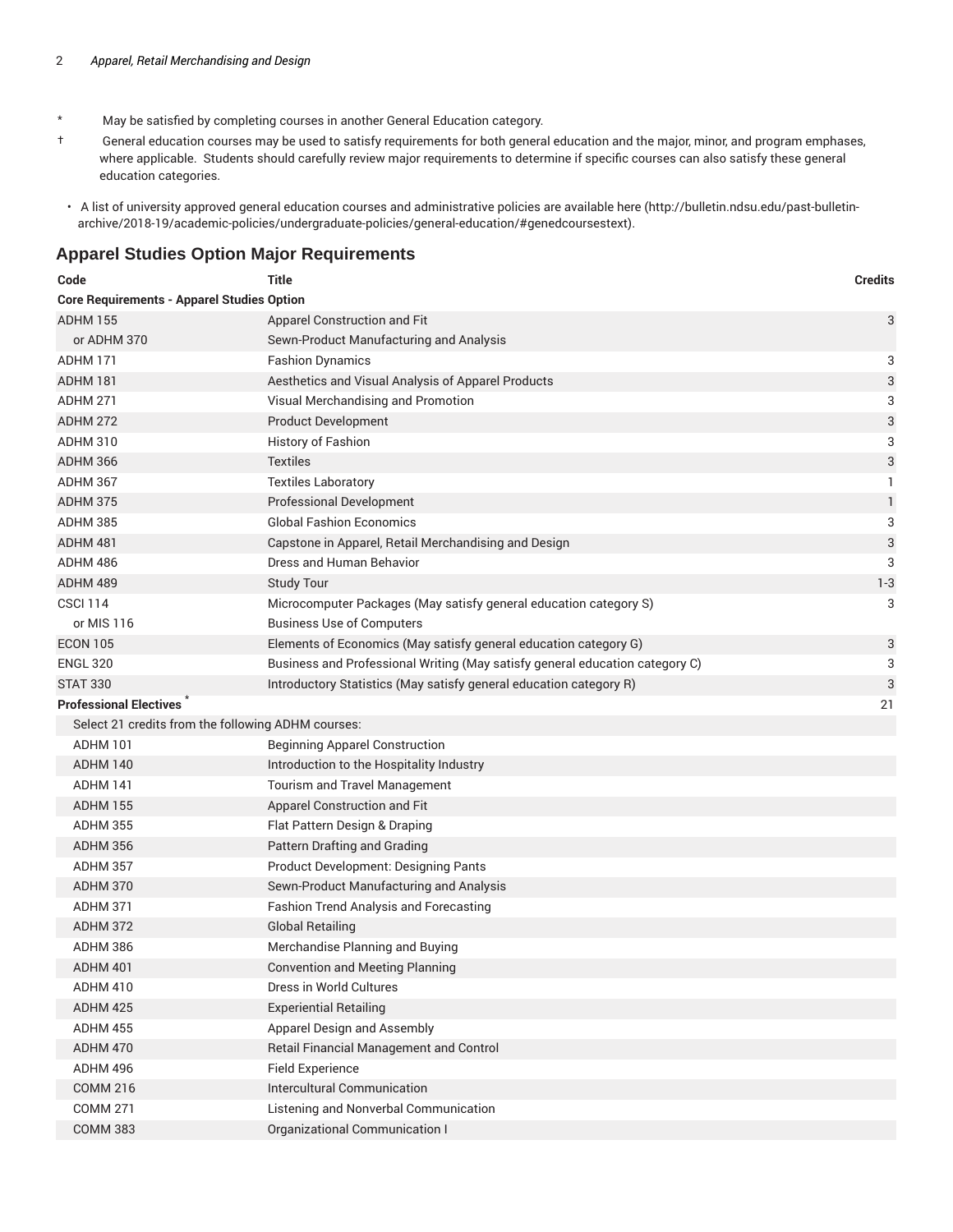| Minor Program of Study Required: 16 credit minimum required |       |
|-------------------------------------------------------------|-------|
| Total Credits                                               | 82-84 |

With advisor approval, six of these 21 professional elective credits may be taken from BUSN, MRKT, MGMT, THEA, COMM or ART to meet the student's professional/personal objectives.

#### **Degree Requirements and Notes**

• Transfer courses from other institutions must have grades of 'C' or better to be accepted for the program.

Link to view program description and 4-year Plan of Study (http://bulletin.ndsu.edu/past-bulletin-archive/2018-19/undergraduate/colleges/humandevelopment-education/apparel-design-hospitality-management/apparel-retail-merchandising-design)

# **Major Requirements**

## **Major: Apparel, Retail Merchandising & Design Option: Retail Merchandising**

**Degree Type: B.A. or B.S. Required Degree Credits to Graduate: 122**

#### **University Degree Requirements**

- 1. Satisfactory completion of all requirements of the curriculum in which one is enrolled.
- 2. Earn a minimum total of 120 credits in approved coursework. Some academic programs exceed this minimum.
- 3. Satisfactory completion of the general education requirements as specific by the university.
- 4. A minimum institutional GPA of 2.00 based on work taken at NDSU.
- 5. At least 36 credits presented for graduation must be in courses number 300 or higher.
- 6. Transfer Students: Must earn a minimum of 60 credits from a baccalaureate-degree granting or professional institituion.
	- a. Of these 60, at least 36 must be NDSU residence credits as defined in #7.
	- b. Within the 36 resident credits, a minimum of 15 must be in courses numbered 300 or higher and 15 credits in the major field of study.
- 7. At least 36 credits must be NDSU resident credits. Residence credits include credits registered and paid for at NDSU.

For complete information, please refer to the Degree and Graduation Requirements (http://bulletin.ndsu.edu/past-bulletin-archive/2018-19/academicpolicies/undergraduate-policies/degree-and-graduation) section of this Bulletin.

#### **University General Education Requirements**

| Code                                            | Title                                  | <b>Credits</b> |
|-------------------------------------------------|----------------------------------------|----------------|
| <b>Communication (C)</b>                        |                                        | 12             |
| <b>ENGL 110</b>                                 | <b>College Composition I</b>           |                |
| <b>ENGL 120</b>                                 | <b>College Composition II</b>          |                |
| <b>COMM 110</b>                                 | <b>Fundamentals of Public Speaking</b> |                |
| Upper Division Writing <sup>+</sup>             |                                        |                |
| <b>Quantitative Reasoning (R)</b> <sup>†</sup>  |                                        | 3              |
| Science and Technology (S) <sup>+</sup>         |                                        | 10             |
| Humanities and Fine Arts (A) <sup>+</sup>       |                                        | 6              |
| Social and Behavioral Sciences (B) <sup>+</sup> |                                        | 6              |
| Wellness (W) $†$                                |                                        | $\overline{2}$ |
| Cultural Diversity (D) <sup>*†</sup>            |                                        |                |
| <b>Global Perspectives (G)</b> <sup>*†</sup>    |                                        |                |

Total Credits 39

May be satisfied by completing courses in another General Education category.

- † General education courses may be used to satisfy requirements for both general education and the major, minor, and program emphases, where applicable. Students should carefully review major requirements to determine if specific courses can also satisfy these general education categories.
- A list of university approved general education courses and administrative policies are available here (http://bulletin.ndsu.edu/past-bulletinarchive/2018-19/academic-policies/undergraduate-policies/general-education/#genedcoursestext).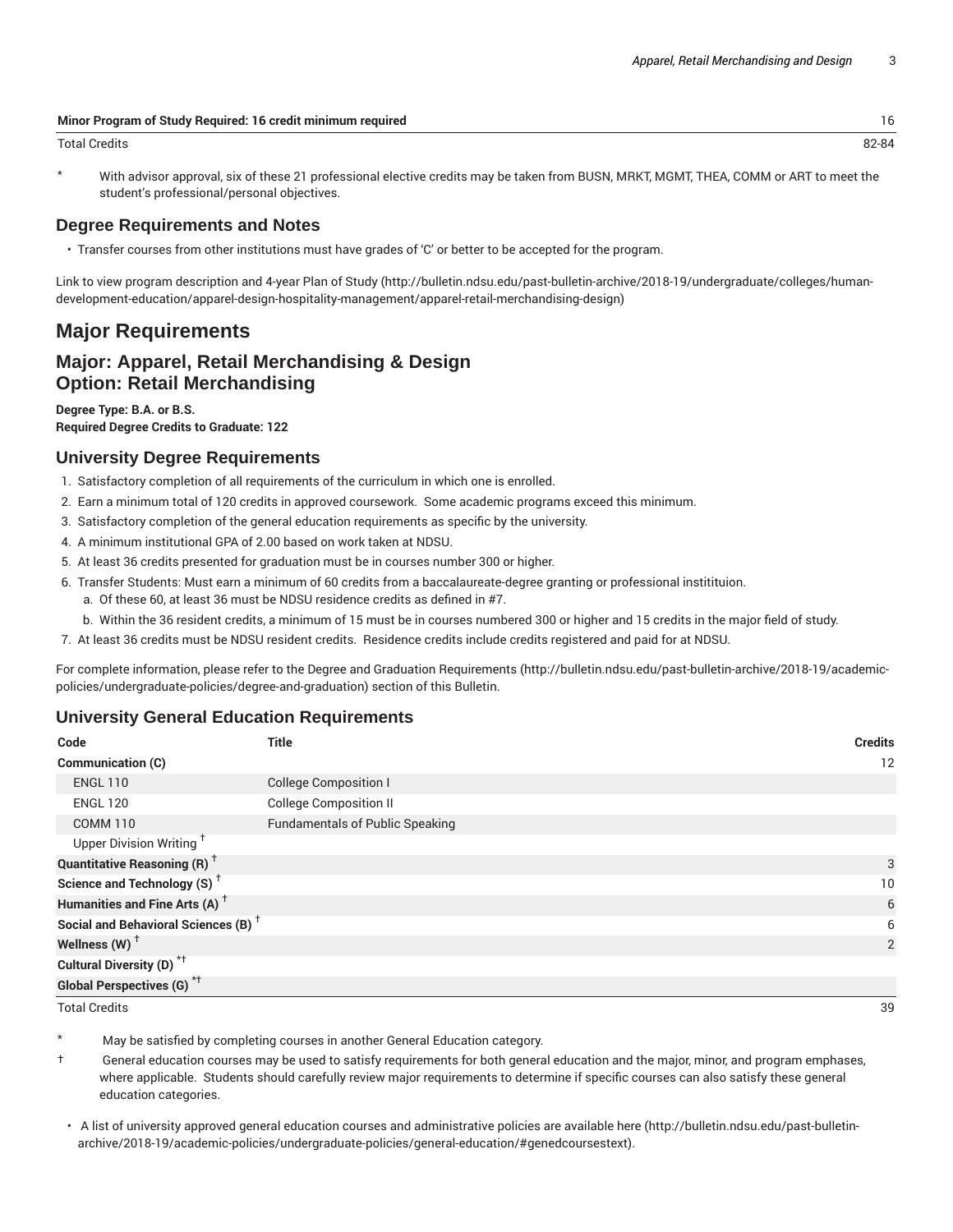# **Retail Merchandising Option Major Requirements**

| Code                                                 | <b>Title</b>                                                                                                                                                                                                                                                                  | <b>Credits</b> |
|------------------------------------------------------|-------------------------------------------------------------------------------------------------------------------------------------------------------------------------------------------------------------------------------------------------------------------------------|----------------|
| <b>Core Requirements Retail Merchandising Option</b> |                                                                                                                                                                                                                                                                               |                |
| ADHM 171                                             | <b>Fashion Dynamics</b>                                                                                                                                                                                                                                                       | 3              |
| ADHM 271                                             | Visual Merchandising and Promotion                                                                                                                                                                                                                                            | 3              |
| <b>ADHM 272</b>                                      | <b>Product Development</b>                                                                                                                                                                                                                                                    | 3              |
| ADHM 366                                             | <b>Textiles</b>                                                                                                                                                                                                                                                               | 3              |
| ADHM 367                                             | <b>Textiles Laboratory</b>                                                                                                                                                                                                                                                    | $\mathbf{1}$   |
| <b>ADHM 372</b>                                      | <b>Global Retailing</b>                                                                                                                                                                                                                                                       | 3              |
| ADHM 375                                             | <b>Professional Development</b>                                                                                                                                                                                                                                               | $\mathbf{1}$   |
| ADHM 386                                             | Merchandise Planning and Buying                                                                                                                                                                                                                                               | 3              |
| ADHM 470                                             | Retail Financial Management and Control                                                                                                                                                                                                                                       | 3              |
| ADHM 481                                             | Capstone in Apparel, Retail Merchandising and Design                                                                                                                                                                                                                          | 3              |
| ADHM 489                                             | <b>Study Tour</b>                                                                                                                                                                                                                                                             | $1 - 3$        |
| ADHM 496                                             | <b>Field Experience</b>                                                                                                                                                                                                                                                       | $3-6$          |
| <b>CSCI 114</b>                                      | Microcomputer Packages (May satisfy general education category S)                                                                                                                                                                                                             | 3              |
| or MIS 116                                           | <b>Business Use of Computers</b>                                                                                                                                                                                                                                              |                |
| <b>ENGL 320</b>                                      | Business and Professional Writing (May satisfy general education category C)                                                                                                                                                                                                  | 3              |
| <b>PSYC 111</b>                                      | Introduction to Psychology (May satisfy general education category B and G)                                                                                                                                                                                                   | 3              |
| <b>STAT 330</b>                                      | Introductory Statistics (May satisfy general education category R)                                                                                                                                                                                                            | 3              |
| Select one of the following:                         |                                                                                                                                                                                                                                                                               | 3              |
| <b>COMM 216</b>                                      | Intercultural Communication                                                                                                                                                                                                                                                   |                |
| <b>COMM 271</b>                                      | Listening and Nonverbal Communication                                                                                                                                                                                                                                         |                |
| <b>COMM 383</b>                                      | Organizational Communication I                                                                                                                                                                                                                                                |                |
|                                                      | Business Minor requires an application to the College of Business and a minimum 2.5 GPA in courses used for the minor.                                                                                                                                                        | 24             |
| ACCT 102                                             | <b>Fundamentals of Accounting</b>                                                                                                                                                                                                                                             |                |
| <b>ECON 105</b>                                      | Elements of Economics (May satisfy general education category B and G)                                                                                                                                                                                                        |                |
| <b>MGMT 320</b>                                      | <b>Foundations of Management</b>                                                                                                                                                                                                                                              |                |
| <b>MRKT 320</b>                                      | <b>Foundations of Marketing</b>                                                                                                                                                                                                                                               |                |
| <b>MRKT 362</b>                                      | <b>Foundations of Retailing</b>                                                                                                                                                                                                                                               |                |
| <b>MRKT 410</b>                                      | <b>Consumer Behavior</b>                                                                                                                                                                                                                                                      |                |
|                                                      | College of Business 300-400 level courses as approved by ADHM Department to total 24 credits.                                                                                                                                                                                 |                |
|                                                      | (ADHM 372/MRKT 372 and COMM/BUSN 383 may be used as an elective for Business Minor.)                                                                                                                                                                                          |                |
| <b>Retail Merchandising Focus Area:</b>              |                                                                                                                                                                                                                                                                               | 18-19          |
| <b>Interior Merchandising</b>                        | As part of the Retail Merchandising option, students select a focus area. Focus Area One: Textile Product Merchandising or Focus Area Two:                                                                                                                                    |                |
|                                                      | Focus Area One - Core Requirements - Textile Product Merchandising Focus (18 credits)                                                                                                                                                                                         |                |
| ADHM 181                                             | Aesthetics and Visual Analysis of Apparel Products                                                                                                                                                                                                                            |                |
| ADHM 310                                             | History of Fashion (May satisfy general education category A)                                                                                                                                                                                                                 |                |
| ADHM 370                                             | Sewn-Product Manufacturing and Analysis                                                                                                                                                                                                                                       |                |
| ADHM 385                                             | <b>Global Fashion Economics</b>                                                                                                                                                                                                                                               |                |
| ADHM 486                                             | Dress and Human Behavior                                                                                                                                                                                                                                                      |                |
|                                                      | Focus Area One Professional Elective Credit - 6 credits of professional electives courses are needed to reach the minimum degree total of<br>122 credits. Courses can be chosen with advisor approval from the list below or from ADHM, BUSN, MRKT, MGMT, THEA, COMM, or ART. |                |
| ADHM 371                                             | <b>Fashion Trend Analysis and Forecasting</b>                                                                                                                                                                                                                                 |                |
| ADHM 410                                             | Dress in World Cultures                                                                                                                                                                                                                                                       |                |
| ADHM 425                                             | <b>Experiential Retailing</b>                                                                                                                                                                                                                                                 |                |
| ADHM 491                                             | Seminar (Photoshop/Illustrator for ARMD Majors)                                                                                                                                                                                                                               |                |
|                                                      | Focus Area Two - Core Requirements - Interior Merchandising Focus (19 credits)                                                                                                                                                                                                |                |
| ADHM 151                                             | Design Fundamentals                                                                                                                                                                                                                                                           |                |
| ADHM 161                                             | Introduction to Manual Drafting                                                                                                                                                                                                                                               |                |
| ADHM 251                                             | Interior Design Studio I-Residential                                                                                                                                                                                                                                          |                |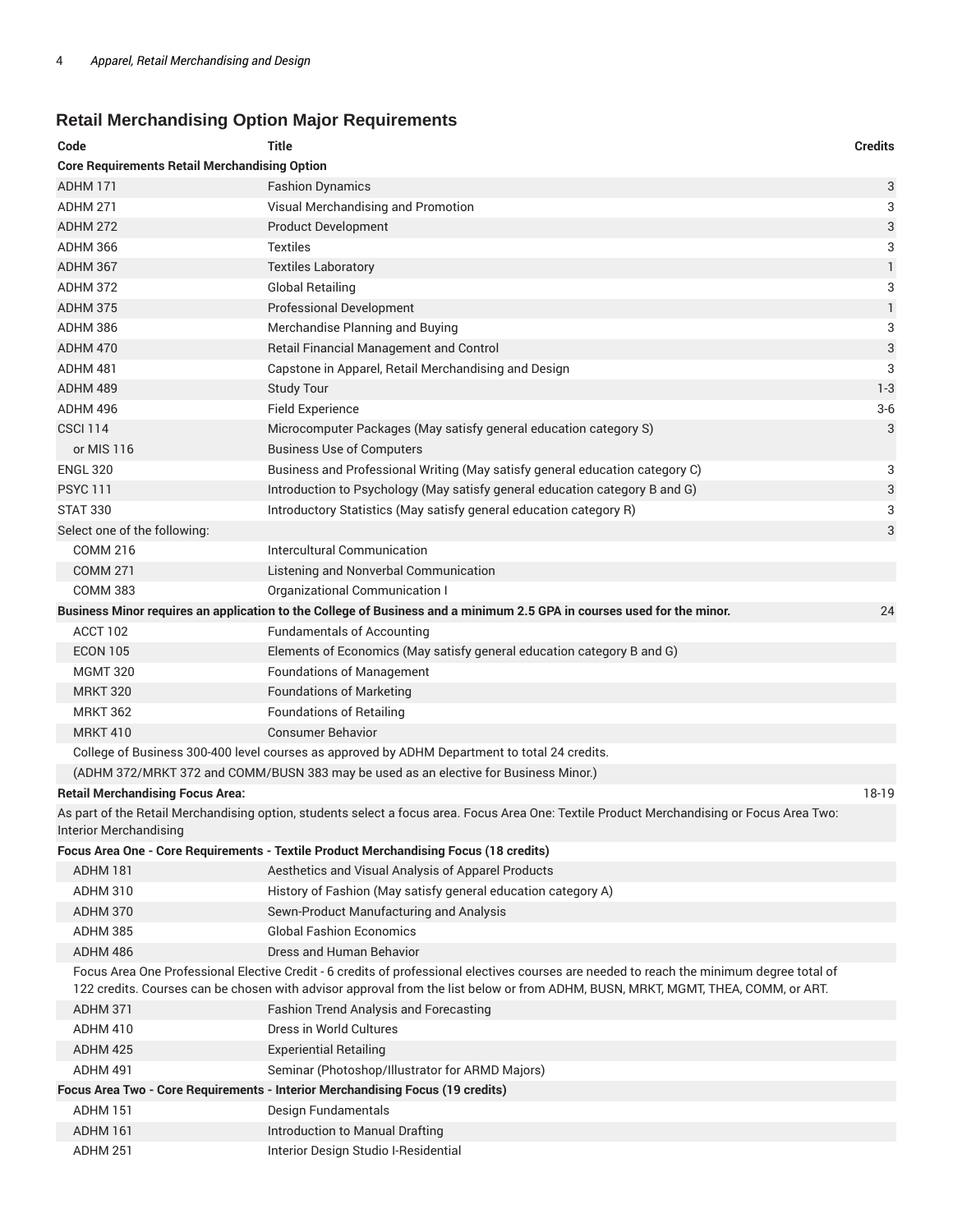| Total Credits   |                                                                   | 87-93 |
|-----------------|-------------------------------------------------------------------|-------|
| ADHM 368        | <b>Interior Materials</b>                                         |       |
| or ADHM 316     | History of Interiors II                                           |       |
| <b>ADHM 315</b> | History of Interiors I (May satisfy general education category A) |       |
| ADHM 264        | <b>Residential Systems</b>                                        |       |
| ADHM 261        | Visual Communications                                             |       |
|                 |                                                                   |       |

## **Degree Requirements and Notes**

• Transfer courses from other institutions must have grades of 'C' or better to be accepted for the program.

# **Minor Requirements**

## **Minor: Apparel, Retail Merchandising & Design Options: Apparel Studies and Retail Management**

**Required Credits: 21-22**

### **Apparel Studies Minor Option**

A total of 12 upper-division (300/400 level) courses must be taken

| Code                                      | <b>Title</b>                                       | <b>Credits</b> |
|-------------------------------------------|----------------------------------------------------|----------------|
| <b>Required Courses</b>                   |                                                    |                |
| ADHM 171                                  | <b>Fashion Dynamics</b>                            | 3              |
| <b>ADHM 366</b>                           | <b>Textiles</b>                                    | 3              |
| <b>ADHM 367</b>                           | <b>Textiles Laboratory</b>                         | 1              |
| <b>ADHM 155</b>                           | Apparel Construction and Fit                       | 3              |
| or ADHM 370                               | Sewn-Product Manufacturing and Analysis            |                |
| Electives: 12 credits from the following: |                                                    | 12             |
| <b>ADHM 101</b>                           | <b>Beginning Apparel Construction</b>              |                |
| <b>ADHM 155</b>                           | Apparel Construction and Fit                       |                |
| ADHM 181                                  | Aesthetics and Visual Analysis of Apparel Products |                |
| <b>ADHM 271</b>                           | Visual Merchandising and Promotion                 |                |
| <b>ADHM 272</b>                           | <b>Product Development</b>                         |                |
| <b>ADHM 310</b>                           | <b>History of Fashion</b>                          |                |
| <b>ADHM 355</b>                           | Flat Pattern Design & Draping                      |                |
| <b>ADHM 356</b>                           | Pattern Drafting and Grading                       |                |
| <b>ADHM 370</b>                           | Sewn-Product Manufacturing and Analysis            |                |
| <b>ADHM 371</b>                           | <b>Fashion Trend Analysis and Forecasting</b>      |                |
| ADHM 372                                  | <b>Global Retailing</b>                            |                |
| <b>ADHM 385</b>                           | <b>Global Fashion Economics</b>                    |                |
| <b>ADHM 386</b>                           | Merchandise Planning and Buying                    |                |
| ADHM 410                                  | Dress in World Cultures                            |                |
| <b>ADHM 425</b>                           | <b>Experiential Retailing</b>                      |                |
| <b>ADHM 455</b>                           | Apparel Design and Assembly                        |                |
| <b>ADHM 470</b>                           | Retail Financial Management and Control            |                |
| ADHM 486                                  | Dress and Human Behavior                           |                |
| ADHM 489                                  | <b>Study Tour</b>                                  |                |

Total Credits 22

## **Retail Management Minor Option**

The Retail Management minor option is available to all majors in the College of Business.

| Code                    | <b>Title</b>            | <b>Credits</b> |
|-------------------------|-------------------------|----------------|
| <b>Required Courses</b> |                         |                |
| ADHM 171                | <b>Fashion Dynamics</b> | $\Omega$       |